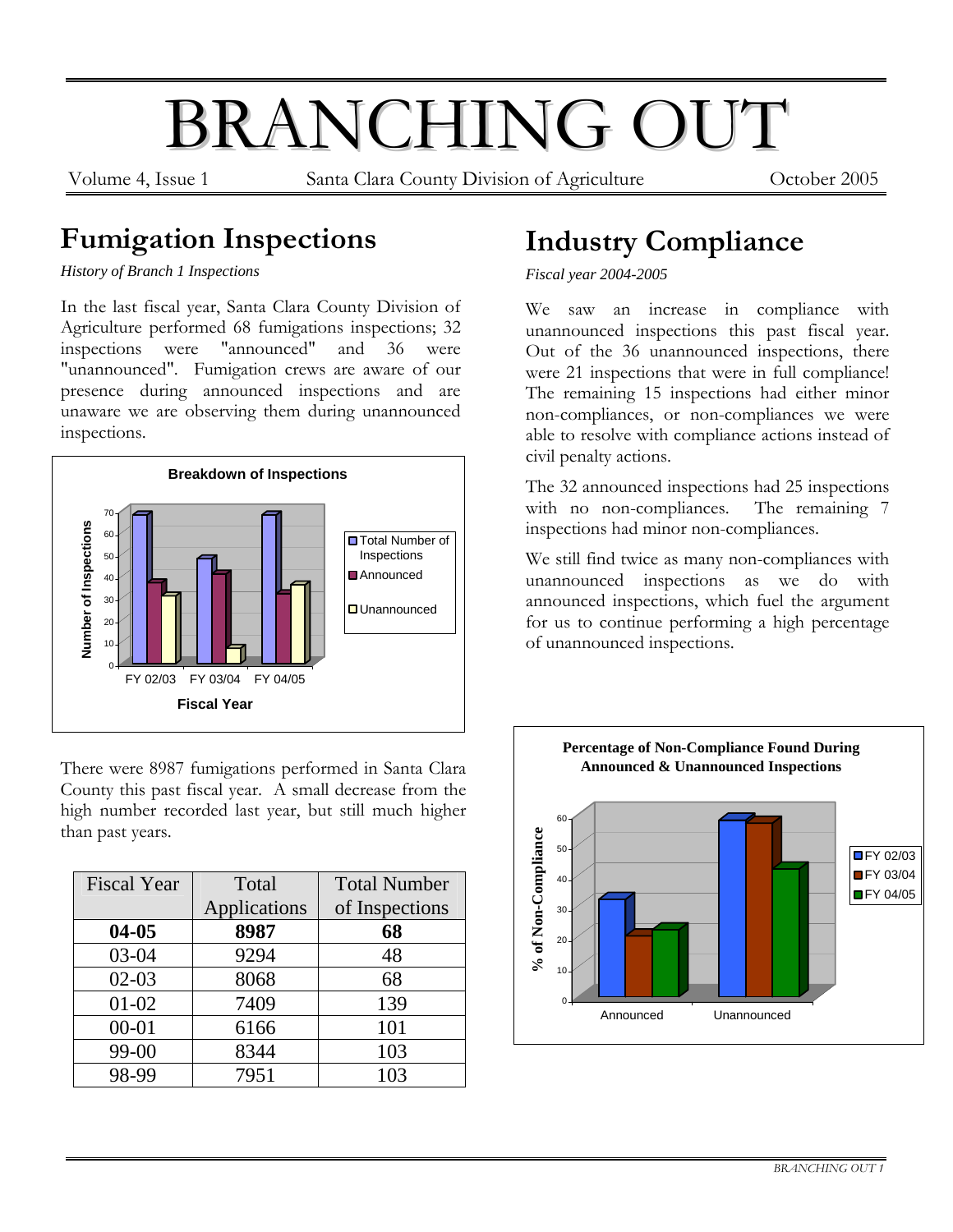# **Industry Compliance**

*A sharp decline in civil penalty actions* 

We were consistently finding a high percentage of egregious violations during unannounced inspections and we were glad to see a turnaround in our numbers this last fiscal year! We had no civil penalty actions against licensees or companies this past fiscal year and we hope the trend continues!



### **Creative Ideas to Keep a Perfect Record**

*Field Representatives taking a pro-active approach to compliance* 

During a recent inspection, we found a crew chomping at the bit to go through the house for the final walk-though before a shoot. The inspector asked why the crew was so anxious to perform the walkthrough and the Field Rep said he rewards his crew if they find something he missed. If they find something, whether it be an unlocked door, closed window, a food item, etc. - the crewmember is treated to lunch.

We thought that was a clever way to catch any potential non-compliances! Having several sets of eyes looking over a fumigation site is much better than one!

### **Secondary Locks**

#### *The label is the law*

A Field Rep recently asked our office:

"Is it necessary to use the existing locking mechanisms on a house if we've deployed an effective secondary lock on the door?"

A quick answer to this question is yes. The primary locks must be locked. Surprisingly, this requirement is not found in the B&P Code, but rather on the Vikane label.

#### Business and Professions Code

If you have an effective secondary lock securing an entrance to a fumigated building, you would be in compliance with Business & Professions Code, Chapter 14, Section, 8505.7, which states:

"The space to be fumigated shall be vacated by all occupants prior to the commencement of fumigation, and all entrances thereto shall be locked, barricaded, or otherwise secured against entry until the end of exposure period..."

As long as the entrance is "barricaded, or otherwise secured against entry", you would be in compliance with this law. However, there is a stricter requirement which fumigators must follow.

#### Food and Agricultural Code

Food and Agricultural Code Section 12973 states: "the use of any pesticide shall not conflict with labeling". Hence the term, "the label is the law".

Under the section "Securing Structure Entrances" in the Vikane label: "All exterior entrances to the fumigated structure shall be locked during the fumigation exposure period and Step 2 of the aeration period, using existing locking mechanisms, if present. A secondary lock shall consist of a device or barricade that is demonstratively effective in preventing an exterior door or entrance from being opened by normal means by anyone other than the State licensee in charge of the fumigation..."

To be in compliance with the Vikane label and the Food & Agricultural Code Section 12973, existing locking mechanisms present on the structure must be locked in addition to deploying effective secondary locks.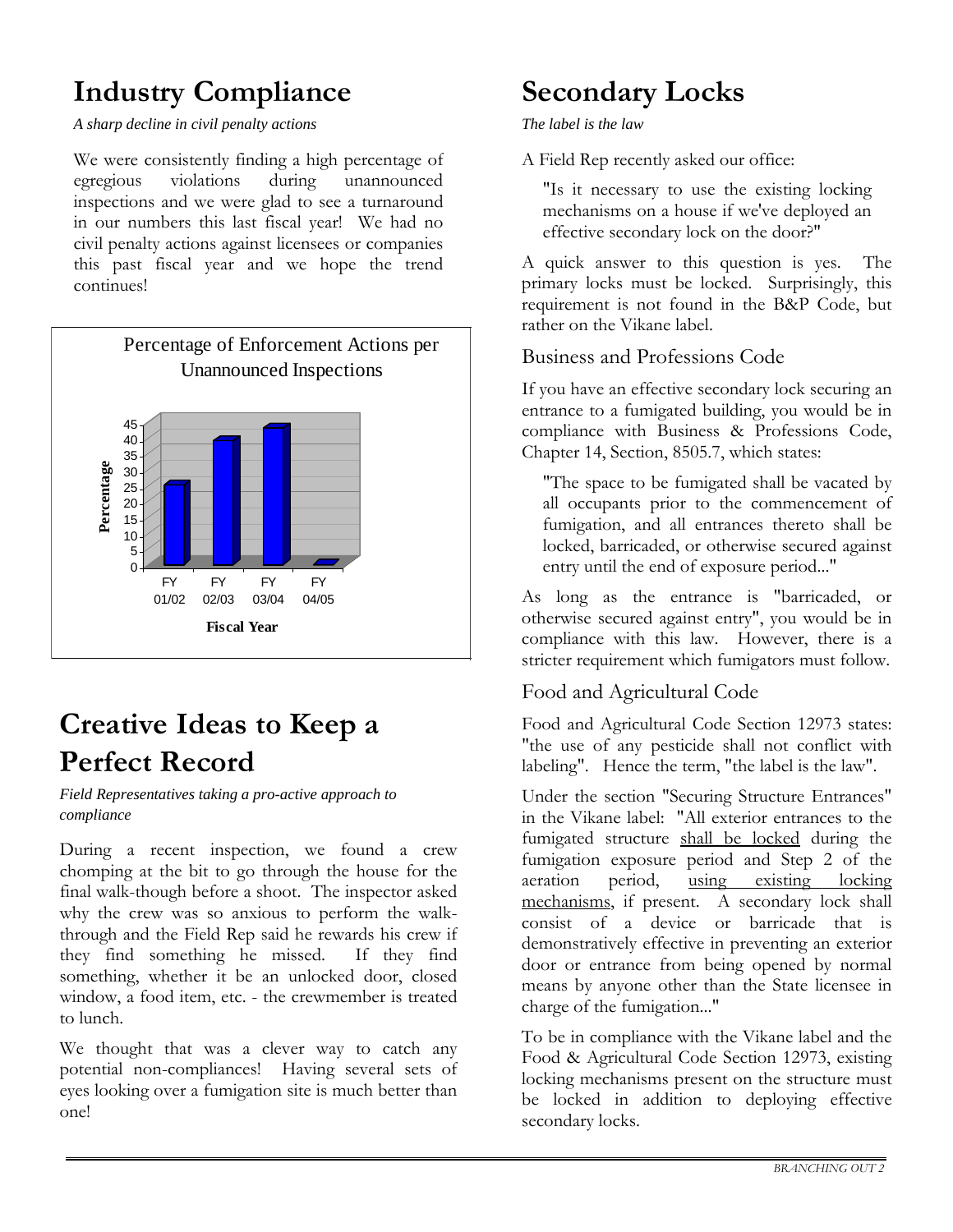# **Tarpaulin Fumigations at Night**



*High-risk work made even riskier* 

Our office understands the fumigation industry is similar to the roofing & construction industry when it comes to busy / slow times of the year. When you're busy, you're really busy, but during the winter months, things can really slow down. This presents a difficult business decision. You want to maximize the number of fumigations during the busy times, but you don't want to hire too many employees during the spring and summer just to lay them off during the winter. In order to avoid the problem of lay-offs, many companies resort to long work hours to squeeze in a heavy workload.

#### Safety

Looking at the kind of work involved in tarping a house, something that some managers can forget when maximizing the number of jobs a day is the increased risk involved. The longer hours a licensee and their crew work, the more tired they become. That may seem obvious, but when you get caught up in squeezing in an extra job or two in a day, it can get away from you. Schedulers should keep in the back of their mind that their crews are carrying heavy loads up and down ladders and walking on roofs. When employees perform these tasks exhausted, it's a recipe for disaster. This risk is even higher when tired employees work into the night.

We have observed fumigation signs on tarped homes with evening and nighttime hours written on them. We have also seen fume logs with shoot times well into the night. This late night work is worrisome when lighting is poor and the licensees have obviously worked  $14 - 16 +$  hours that day. Even if you have great lighting around a structure, how safe is it to be walking on a roof at night? It's hazardous enough walking around on a tarped structure during the day!

The last thing you want is an employee to fall. Besides the traumatic experience of dealing with the accident, you can also run the risk of losing your insurance.

#### Performing a fumigation properly

Our office's number one concern is safety. We want all pesticide users to perform their work safely and to be able to go home at the end of each workday. Our office cannot dictate to a company how many hours an employee can work. Employee work hours are an issue between a company and an employee. Where we do become involved is when we find licensees rushing through jobs and cutting corners. You may ask, what does that have to do with the number of hours worked in a day? It actually says a lot about a company and the type of work environment they are creating for their employees.

When a company says: "don't cut corners; perform a detailed walk-through; be sure to aerate a structure for the required 1-hour, etc," the company is saying one thing, but when they assign an excessive workload they are encouraging another. When employees are given excessive workloads, they may feel pressured to cut corners in an effort to complete their jobs for the day.

We had a case a few years back where we were finding licensees with a particular company cutting corners on aeration times, etc. During our investigation it was found these licensee were working 14 - 16+ hour days! The company emphatically stressed to their employees to follow all label requirements, but that's not what their work schedule was telling their employees. We put the company on notice if we found another violation of an employee given a heavy work schedule, the company would receive the fine. After reducing their crew's work-hours to a more reasonable time frame, the violations ceased.